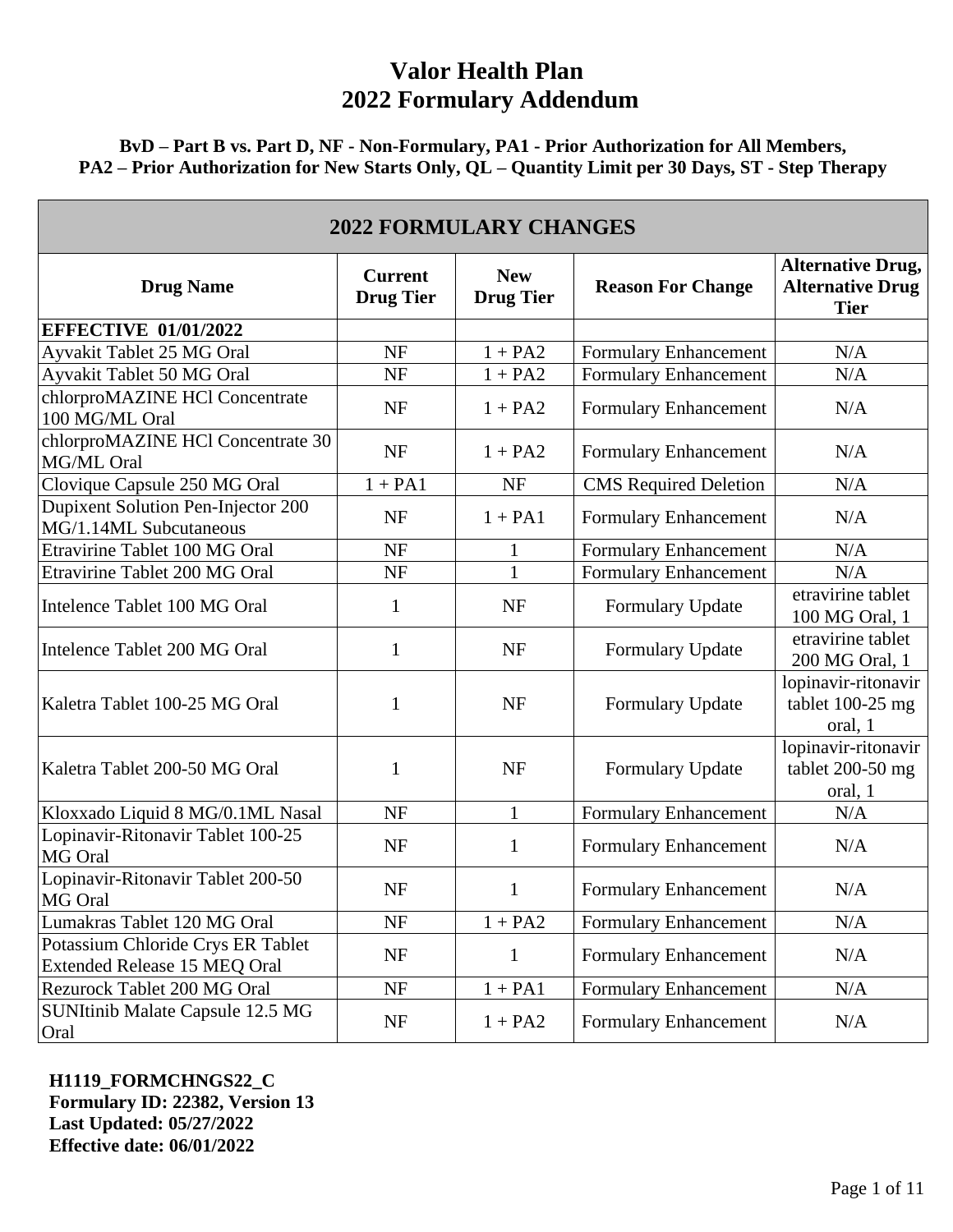**BvD – Part B vs. Part D, NF - Non-Formulary, PA1 - Prior Authorization for All Members, PA2 – Prior Authorization for New Starts Only, QL – Quantity Limit per 30 Days, ST - Step Therapy** 

| <b>2022 FORMULARY CHANGES</b>                                      |                                    |                                |                              |                                                                    |  |
|--------------------------------------------------------------------|------------------------------------|--------------------------------|------------------------------|--------------------------------------------------------------------|--|
| <b>Drug Name</b>                                                   | <b>Current</b><br><b>Drug Tier</b> | <b>New</b><br><b>Drug Tier</b> | <b>Reason For Change</b>     | <b>Alternative Drug,</b><br><b>Alternative Drug</b><br><b>Tier</b> |  |
| <b>SUNItinib Malate Capsule 25 MG</b><br>Oral                      | <b>NF</b>                          | $1 + PA2$                      | Formulary Enhancement        | N/A                                                                |  |
| SUNItinib Malate Capsule 37.5 MG<br>Oral                           | <b>NF</b>                          | $1 + PA2$                      | Formulary Enhancement        | N/A                                                                |  |
| SUNItinib Malate Capsule 50 MG<br>Oral                             | <b>NF</b>                          | $1 + PA2$                      | Formulary Enhancement        | N/A                                                                |  |
| Sutent CAPSULE 12.5 MG ORAL                                        | $1 + PA2$                          | <b>NF</b>                      | Formulary Update             | sUNItinib malate<br>Capsule 12.5 mg<br>oral, $1 + PA2$             |  |
| Sutent CAPSULE 25 MG ORAL                                          | $1 + PA2$                          | <b>NF</b>                      | Formulary Update             | sUNItinib malate<br>capsule 25 mg<br>oral, $1 + PA2$               |  |
| Sutent CAPSULE 37.5 MG ORAL                                        | $1 + PA2$                          | NF                             | Formulary Update             | sUNItinib malate<br>capsule 37.5 mg<br>oral, $1 + PA2$             |  |
| Sutent CAPSULE 50 MG ORAL                                          | $1 + PA2$                          | <b>NF</b>                      | <b>CMS</b> Required Deletion | <b>SUNItinib Malate</b><br>Capsule 50 MG<br>Oral, $1 + PA2$        |  |
| Theophylline ER Tablet Extended<br>Release 12 Hour 450 MG Oral     | <b>NF</b>                          | $\mathbf{1}$                   | Formulary Enhancement        | N/A                                                                |  |
| Trikafta Tablet Therapy Pack 50-25-<br>37.5 & 75 MG Oral           | <b>NF</b>                          | $1 + PA1$                      | Formulary Enhancement        | N/A                                                                |  |
| TriLyte Solution Reconstituted 420<br><b>GM</b> Oral               | 1                                  | NF                             | <b>CMS</b> Required Deletion | N/A                                                                |  |
| Xcopri (250 MG Daily Dose) Tablet<br>Therapy Pack 50 & 200 MG Oral | $1 + QL$ 56/28                     | NF                             | <b>CMS</b> Required Deletion | N/A                                                                |  |
| Xofluza (40 MG Dose) Tablet<br>Therapy Pack 1 x 40 MG Oral         | <b>NF</b>                          | $\mathbf{1}$                   | <b>Formulary Enhancement</b> | N/A                                                                |  |
| Xofluza (40 MG Dose) Tablet<br>Therapy Pack 2 x 20 MG Oral         | 1                                  | NF                             | <b>CMS</b> Required Deletion | N/A                                                                |  |
| Xofluza (80 MG Dose) Tablet<br>Therapy Pack 2 x 40 MG Oral         | 1                                  | NF                             | <b>CMS</b> Required Deletion | N/A                                                                |  |
| <b>EFFECTIVE 02/01/2022</b>                                        |                                    |                                |                              |                                                                    |  |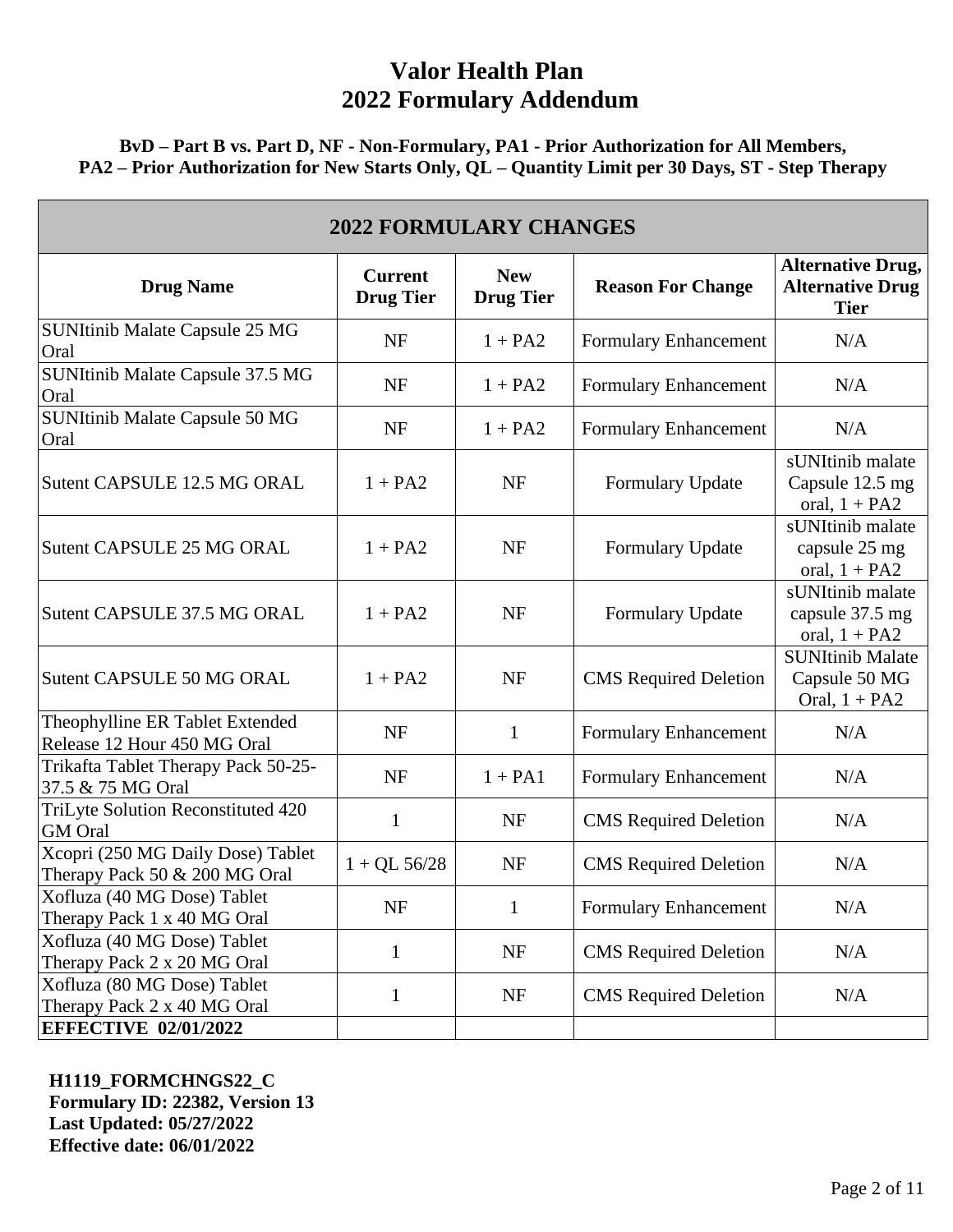### **BvD – Part B vs. Part D, NF - Non-Formulary, PA1 - Prior Authorization for All Members, PA2 – Prior Authorization for New Starts Only, QL – Quantity Limit per 30 Days, ST - Step Therapy**

| <b>2022 FORMULARY CHANGES</b>                                          |                                    |                                |                              |                                                                    |  |
|------------------------------------------------------------------------|------------------------------------|--------------------------------|------------------------------|--------------------------------------------------------------------|--|
| <b>Drug Name</b>                                                       | <b>Current</b><br><b>Drug Tier</b> | <b>New</b><br><b>Drug Tier</b> | <b>Reason For Change</b>     | <b>Alternative Drug,</b><br><b>Alternative Drug</b><br><b>Tier</b> |  |
| <b>Afinitor Disperz TABLET SOLUBLE</b><br>2 MG ORAL                    | $1 + QL$ 30 +<br>PA <sub>2</sub>   | <b>NF</b>                      | Formulary Update             | everolimus tablet<br>soluble 2 mg oral,<br>$1 + QL$ 30 + PA2       |  |
| <b>Afinitor Disperz TABLET SOLUBLE</b><br>3 MG ORAL                    | $1 + QL$ 30 +<br>PA <sub>2</sub>   | <b>NF</b>                      | Formulary Update             | everolimus tablet<br>soluble 3 mg oral,<br>$1 + QL 30 + PA2$       |  |
| <b>Afinitor Disperz TABLET SOLUBLE</b><br>5 MG ORAL                    | $1 + QL 60 +$<br>PA <sub>2</sub>   | <b>NF</b>                      | Formulary Update             | everolimus tablet<br>soluble 5 mg oral,<br>$1 + QL 60 + PA2$       |  |
| Afinitor TABLET 10 MG ORAL                                             | $1 + QL$ 30 +<br>PA <sub>2</sub>   | <b>NF</b>                      | Formulary Update             | everolimus tablet<br>10 mg oral, $1 + QL$<br>$30 + PA2$            |  |
| azaTHIOprine Tablet 100 MG Oral                                        | NF                                 | $1 + BvD$                      | Formulary Enhancement        | N/A                                                                |  |
| azaTHIOprine Tablet 75 MG Oral                                         | <b>NF</b>                          | $1 + BvD$                      | <b>Formulary Enhancement</b> | N/A                                                                |  |
| <b>Bystolic Tablet 10 MG Oral</b>                                      | 1                                  | <b>NF</b>                      | Formulary Update             | nebivolol hcl tablet<br>$10$ mg oral, 1                            |  |
| <b>Bystolic Tablet 2.5 MG Oral</b>                                     | $\mathbf{1}$                       | <b>NF</b>                      | Formulary Update             | nebivolol hcl tablet<br>$2.5$ mg oral, 1                           |  |
| <b>Bystolic Tablet 20 MG Oral</b>                                      | 1                                  | NF                             | Formulary Update             | nebivolol hcl tablet<br>$20$ mg oral, 1                            |  |
| <b>Bystolic Tablet 5 MG Oral</b>                                       | $\mathbf{1}$                       | <b>NF</b>                      | Formulary Update             | nebivolol hcl tablet<br>5 mg oral, 1                               |  |
| Chantix Tablet 0.5 MG Oral                                             | 1                                  | <b>NF</b>                      | Formulary Update             | varenicline tartrate<br>tablet 0.5 mg oral,                        |  |
| Chantix Tablet 1 MG Oral                                               | $\mathbf 1$                        | <b>NF</b>                      | Formulary Update             | varenicline tartrate<br>tablet 1 mg oral, 1                        |  |
| <b>Cosentyx Solution Prefilled Syringe</b><br>75 MG/0.5ML Subcutaneous | NF                                 | $1 + PA2$                      | Formulary Enhancement        | N/A                                                                |  |
| Cyclafem 1/35 Tablet 1-35 MG-MCG<br>Oral                               | 1                                  | NF                             | <b>CMS</b> Required Deletion | N/A                                                                |  |
| Cyclafem 7/7/7 Tablet 0.5/0.75/1-35<br>MG-MCG Oral                     | $\mathbf 1$                        | NF                             | <b>CMS</b> Required Deletion | N/A                                                                |  |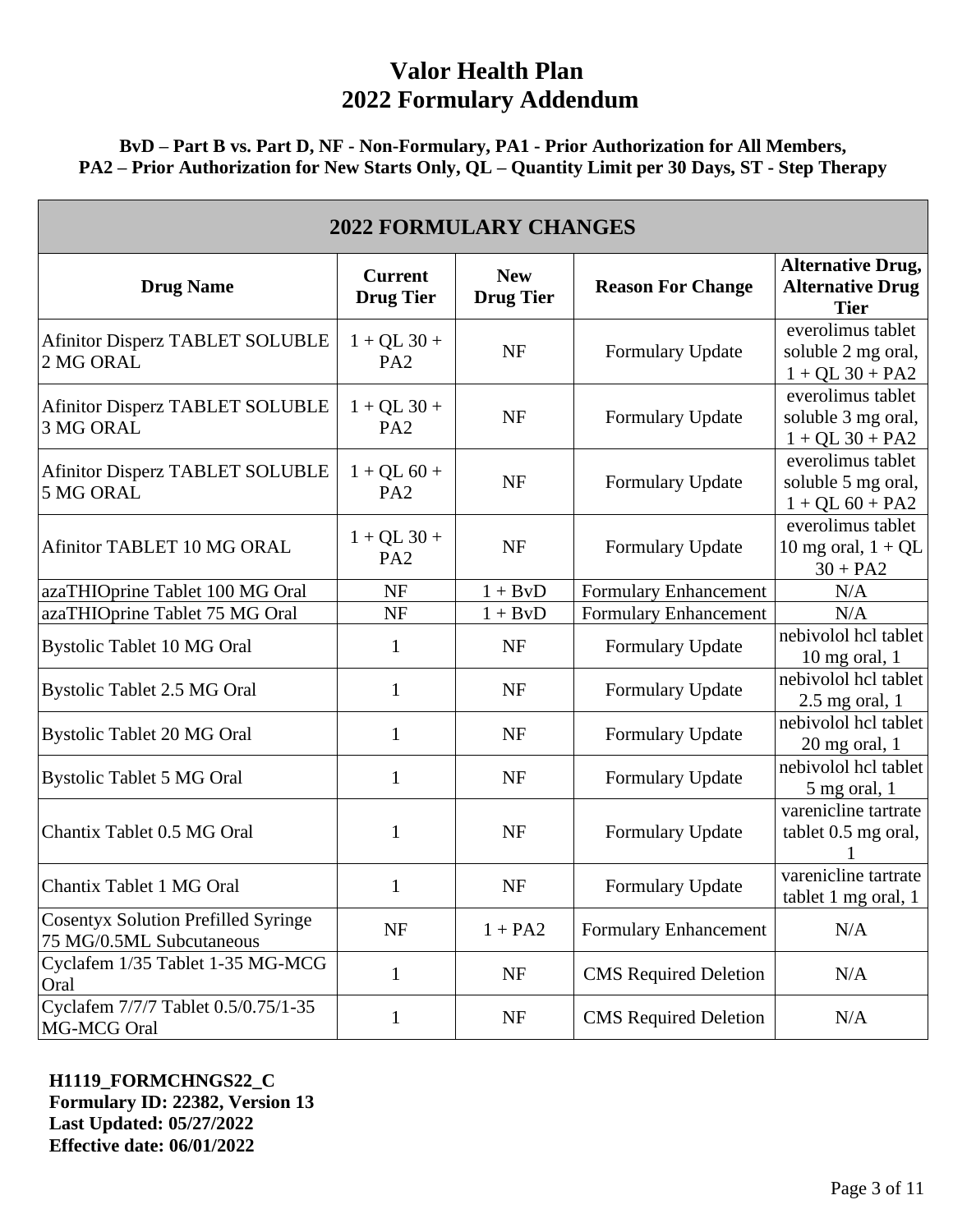**BvD – Part B vs. Part D, NF - Non-Formulary, PA1 - Prior Authorization for All Members, PA2 – Prior Authorization for New Starts Only, QL – Quantity Limit per 30 Days, ST - Step Therapy** 

| <b>2022 FORMULARY CHANGES</b>                                                 |                                    |                                  |                              |                                                                    |  |
|-------------------------------------------------------------------------------|------------------------------------|----------------------------------|------------------------------|--------------------------------------------------------------------|--|
| <b>Drug Name</b>                                                              | <b>Current</b><br><b>Drug Tier</b> | <b>New</b><br><b>Drug Tier</b>   | <b>Reason For Change</b>     | <b>Alternative Drug,</b><br><b>Alternative Drug</b><br><b>Tier</b> |  |
| Dextroamphetamine Sulfate Tablet 15<br>MG Oral                                | <b>NF</b>                          | $\mathbf{1}$                     | Formulary Enhancement        | N/A                                                                |  |
| Dextroamphetamine Sulfate Tablet 20<br>MG Oral                                | <b>NF</b>                          | 1                                | Formulary Enhancement        | N/A                                                                |  |
| Dextroamphetamine Sulfate Tablet 30<br>MG Oral                                | <b>NF</b>                          | $\mathbf{1}$                     | Formulary Enhancement        | N/A                                                                |  |
| Everolimus Tablet 10 MG Oral                                                  | <b>NF</b>                          | $1 + QL$ 30 +<br>PA <sub>2</sub> | Formulary Enhancement        | N/A                                                                |  |
| Everolimus Tablet Soluble 2 MG Oral                                           | <b>NF</b>                          | $1 + QL$ 30 +<br>PA <sub>2</sub> | Formulary Enhancement        | N/A                                                                |  |
| Everolimus Tablet Soluble 3 MG Oral                                           | <b>NF</b>                          | $1 + QL$ 30 +<br>PA <sub>2</sub> | <b>Formulary Enhancement</b> | N/A                                                                |  |
| Everolimus Tablet Soluble 5 MG Oral                                           | <b>NF</b>                          | $1 + QL 60 +$<br>PA <sub>2</sub> | <b>Formulary Enhancement</b> | N/A                                                                |  |
| Invega Hafyera Suspension Prefilled<br>Syringe 1092 MG/3.5ML<br>Intramuscular | <b>NF</b>                          | $1 + QL$<br>3.5/180              | <b>Formulary Enhancement</b> | N/A                                                                |  |
| Invega Hafyera Suspension Prefilled<br>Syringe 1560 MG/5ML Intramuscular      | <b>NF</b>                          | $1 + QL$ 5/180                   | Formulary Enhancement        | N/A                                                                |  |
| Lybalvi Tablet 10-10 MG Oral                                                  | NF                                 | $1 + QL$ 30 +<br>PA <sub>2</sub> | <b>Formulary Enhancement</b> | N/A                                                                |  |
| Lybalvi Tablet 15-10 MG Oral                                                  | NF                                 | $1 + QL$ 30 +<br>PA <sub>2</sub> | <b>Formulary Enhancement</b> | N/A                                                                |  |
| Lybalvi Tablet 20-10 MG Oral                                                  | NF                                 | $1 + QL$ 30 +<br>PA <sub>2</sub> | Formulary Enhancement        | N/A                                                                |  |
| Lybalvi Tablet 5-10 MG Oral                                                   | <b>NF</b>                          | $1 + QL$ 30 +<br>PA <sub>2</sub> | <b>Formulary Enhancement</b> | N/A                                                                |  |
| Myrbetriq Suspension Reconstituted<br>ER 8 MG/ML Oral                         | <b>NF</b>                          | $\mathbf{1}$                     | <b>Formulary Enhancement</b> | N/A                                                                |  |
| Nebivolol HCl Tablet 10 MG Oral                                               | NF                                 | $\mathbf{1}$                     | Formulary Enhancement        | N/A                                                                |  |
| Nebivolol HCl Tablet 2.5 MG Oral                                              | NF                                 | $\mathbf 1$                      | <b>Formulary Enhancement</b> | N/A                                                                |  |
| Nebivolol HCl Tablet 20 MG Oral                                               | NF                                 | $\mathbf{1}$                     | <b>Formulary Enhancement</b> | N/A                                                                |  |
| Nebivolol HCl Tablet 5 MG Oral                                                | NF                                 | $\mathbf{1}$                     | Formulary Enhancement        | N/A                                                                |  |
| Panretin Gel 0.1 % External                                                   | NF                                 | $1 + PA2$                        | <b>Formulary Enhancement</b> | N/A                                                                |  |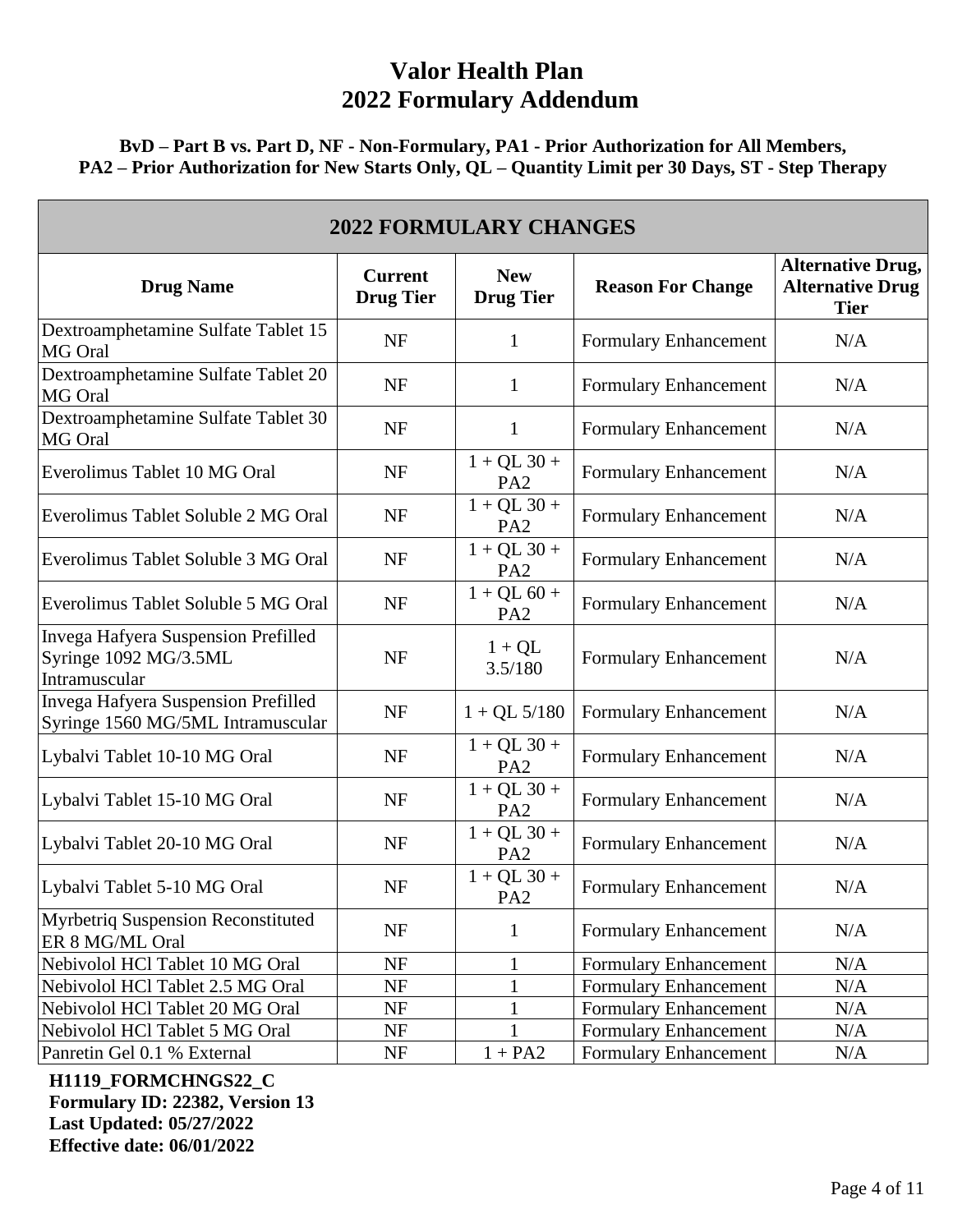**BvD – Part B vs. Part D, NF - Non-Formulary, PA1 - Prior Authorization for All Members, PA2 – Prior Authorization for New Starts Only, QL – Quantity Limit per 30 Days, ST - Step Therapy** 

| <b>2022 FORMULARY CHANGES</b>                                            |                                    |                                |                              |                                                                        |  |
|--------------------------------------------------------------------------|------------------------------------|--------------------------------|------------------------------|------------------------------------------------------------------------|--|
| <b>Drug Name</b>                                                         | <b>Current</b><br><b>Drug Tier</b> | <b>New</b><br><b>Drug Tier</b> | <b>Reason For Change</b>     | <b>Alternative Drug,</b><br><b>Alternative Drug</b><br><b>Tier</b>     |  |
| PARoxetine HCl Suspension 10<br>MG/5ML Oral                              | <b>NF</b>                          | $1 + QL$ 900                   | Formulary Enhancement        | N/A                                                                    |  |
| Paxil SUSPENSION 10 MG/5ML<br><b>ORAL</b>                                | $1 + QL$ 900                       | <b>NF</b>                      | Formulary Update             | paroxetine hcl<br>suspension 10<br>mg/5ml oral, $1 +$<br><b>QL 900</b> |  |
| <b>Pentacel Suspension Reconstituted</b><br>Intramuscular                | <b>NF</b>                          | $\mathbf{1}$                   | <b>Formulary Enhancement</b> | N/A                                                                    |  |
| Proparacaine HCl Solution 0.5 %<br>Ophthalmic                            | 1                                  | <b>NF</b>                      | <b>CMS</b> Required Deletion | N/A                                                                    |  |
| Sertraline HCl Capsule 150 MG Oral                                       | <b>NF</b>                          | $\mathbf{1}$                   | <b>Formulary Enhancement</b> | N/A                                                                    |  |
| Sertraline HCl Capsule 200 MG Oral                                       | <b>NF</b>                          | 1                              | Formulary Enhancement        | N/A                                                                    |  |
| Tavneos Capsule 10 MG Oral                                               | NF                                 | $1 + PA1$                      | <b>Formulary Enhancement</b> | N/A                                                                    |  |
| Truseltiq (100MG Daily Dose)<br>Capsule Therapy Pack 100 MG Oral         | <b>NF</b>                          | $1 + PA2$                      | <b>Formulary Enhancement</b> | N/A                                                                    |  |
| Truseltiq (125MG Daily Dose)<br>Capsule Therapy Pack 100 & 25 MG<br>Oral | <b>NF</b>                          | $1 + PA2$                      | Formulary Enhancement        | N/A                                                                    |  |
| Truseltiq (50MG Daily Dose) Capsule<br>Therapy Pack 25 MG Oral           | <b>NF</b>                          | $1 + PA2$                      | Formulary Enhancement        | N/A                                                                    |  |
| Truseltiq (75MG Daily Dose) Capsule<br>Therapy Pack 25 MG Oral           | <b>NF</b>                          | $1 + PA2$                      | Formulary Enhancement        | N/A                                                                    |  |
| Varenicline Tartrate Tablet 0.5 MG<br>Oral                               | <b>NF</b>                          | $\mathbf{1}$                   | Formulary Enhancement        | N/A                                                                    |  |
| Varenicline Tartrate Tablet 1 MG Oral                                    | NF                                 |                                | <b>Formulary Enhancement</b> | N/A                                                                    |  |
| Welireg Tablet 40 MG Oral                                                | <b>NF</b>                          | $1 + PA2$                      | Formulary Enhancement        | N/A                                                                    |  |
| Xofluza (80 MG Dose) Tablet<br>Therapy Pack 1 x 80 MG Oral               | <b>NF</b>                          | $\mathbf{1}$                   | Formulary Enhancement        | N/A                                                                    |  |
| Xpovio (100 MG Once Weekly)<br>Tablet Therapy Pack 20 MG Oral            | $1 + PA2$                          | NF                             | <b>CMS</b> Required Deletion | N/A                                                                    |  |
| Xpovio (40 MG Once Weekly) Tablet<br>Therapy Pack 20 MG Oral             | $1 + PA2$                          | NF                             | <b>CMS</b> Required Deletion | N/A                                                                    |  |
| Xpovio (40 MG Twice Weekly)<br>Tablet Therapy Pack 20 MG Oral            | $1 + PA2$                          | NF                             | <b>CMS</b> Required Deletion | N/A                                                                    |  |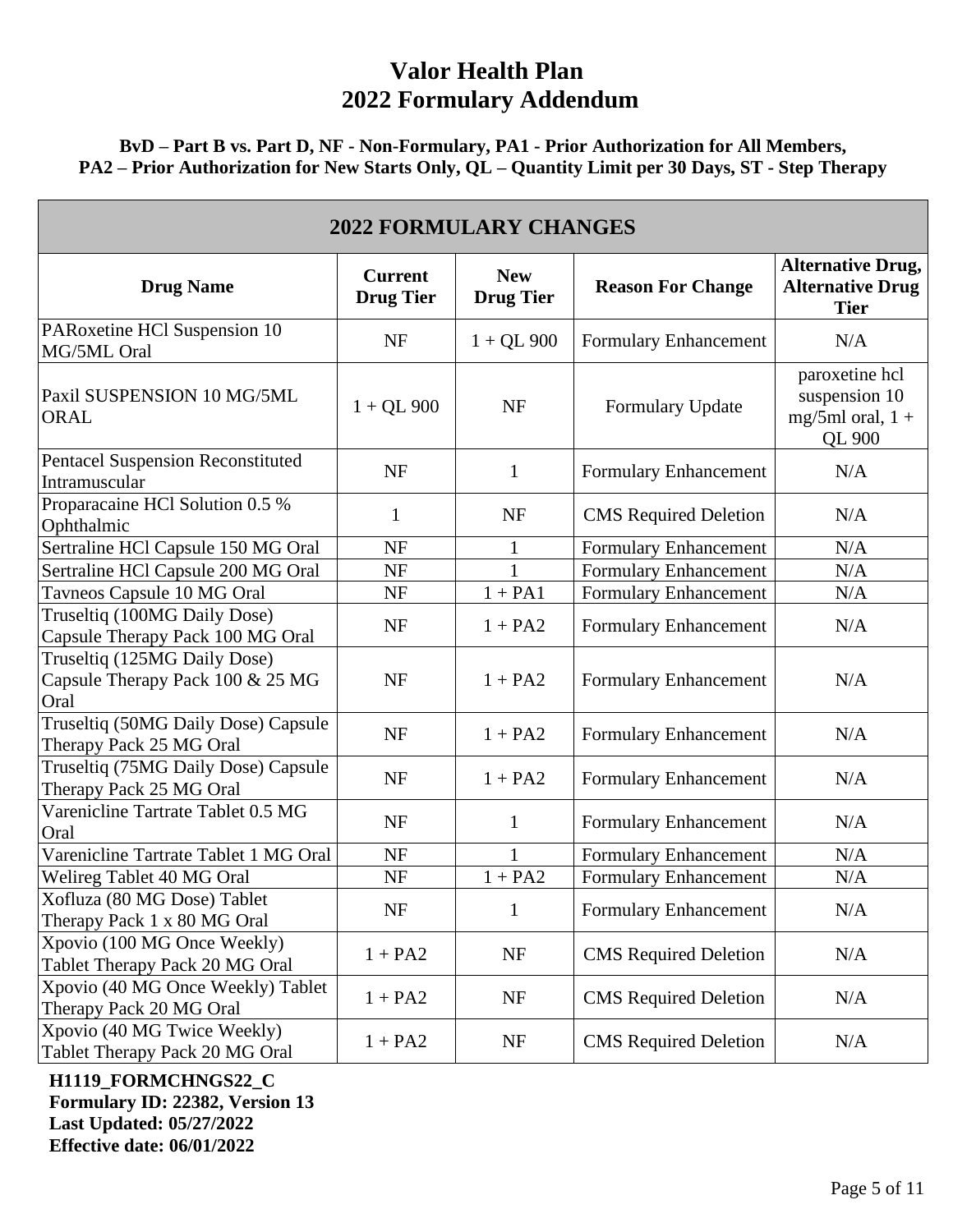### **BvD – Part B vs. Part D, NF - Non-Formulary, PA1 - Prior Authorization for All Members, PA2 – Prior Authorization for New Starts Only, QL – Quantity Limit per 30 Days, ST - Step Therapy**

| <b>2022 FORMULARY CHANGES</b>                                            |                                    |                                   |                              |                                                                    |  |
|--------------------------------------------------------------------------|------------------------------------|-----------------------------------|------------------------------|--------------------------------------------------------------------|--|
| <b>Drug Name</b>                                                         | <b>Current</b><br><b>Drug Tier</b> | <b>New</b><br><b>Drug Tier</b>    | <b>Reason For Change</b>     | <b>Alternative Drug,</b><br><b>Alternative Drug</b><br><b>Tier</b> |  |
| Xpovio (60 MG Once Weekly) Tablet<br>Therapy Pack 20 MG Oral             | $1 + PA2$                          | <b>NF</b>                         | <b>CMS</b> Required Deletion | N/A                                                                |  |
| Xpovio (80 MG Once Weekly) Tablet<br>Therapy Pack 20 MG Oral             | $1 + PA2$                          | <b>NF</b>                         | <b>CMS</b> Required Deletion | N/A                                                                |  |
| <b>EFFECTIVE 03/01/2022</b>                                              |                                    |                                   |                              |                                                                    |  |
| <b>Besremi Solution Prefilled Syringe</b><br>500 MCG/ML Subcutaneous     | <b>NF</b>                          | $1 + PA2$                         | Formulary Enhancement        | N/A                                                                |  |
| Breztri Aerosphere Aerosol 160-9-4.8<br>MCG/ACT Inhalation               | <b>NF</b>                          | 1                                 | Formulary Enhancement        | N/A                                                                |  |
| <b>Dupixent Solution Prefilled Syringe</b><br>100 MG/0.67ML Subcutaneous | <b>NF</b>                          | $1 + PA1$                         | Formulary Enhancement        | N/A                                                                |  |
| Eprontia Solution 25 MG/ML Oral                                          | <b>NF</b>                          |                                   | Formulary Enhancement        | N/A                                                                |  |
| Everolimus Tablet 1 MG Oral                                              | <b>NF</b>                          | $1 + BvD$                         | <b>Formulary Enhancement</b> | N/A                                                                |  |
| Exkivity Capsule 40 MG Oral                                              | NF                                 | $1 + PA2$                         | <b>Formulary Enhancement</b> | N/A                                                                |  |
| Hydroxychloroquine Sulfate Tablet<br>100 MG Oral                         | <b>NF</b>                          | 1                                 | Formulary Enhancement        | N/A                                                                |  |
| Hydroxychloroquine Sulfate Tablet<br>300 MG Oral                         | <b>NF</b>                          | $\mathbf{1}$                      | Formulary Enhancement        | N/A                                                                |  |
| Hydroxychloroquine Sulfate Tablet<br>400 MG Oral                         | <b>NF</b>                          | 1                                 | Formulary Enhancement        | N/A                                                                |  |
| <b>Ivermectin TABLET 3 MG ORAL</b>                                       | 1                                  | $1 + PA2$                         | Formulary Update             | N/A                                                                |  |
| Livmarli Solution 9.5 MG/ML Oral                                         | <b>NF</b>                          | $1 + PA1$                         | Formulary Enhancement        | N/A                                                                |  |
| Livtencity Tablet 200 MG Oral                                            | NF                                 | $1 + PA1$                         | <b>Formulary Enhancement</b> | N/A                                                                |  |
| Morphine Sulfate ER Capsule<br>Extended Release 24 Hour 40 MG<br>Oral    | 1                                  | <b>NF</b>                         | <b>CMS</b> Required Deletion | N/A                                                                |  |
| Naloxone HCl Liquid 4 MG/0.1ML<br><b>Nasal</b>                           | <b>NF</b>                          | $\mathbf{1}$                      | Formulary Enhancement        | N/A                                                                |  |
| Nylia 1/35 Tablet 1-35 MG-MCG<br>Oral                                    | NF                                 | $\mathbf{1}$                      | Formulary Enhancement        | N/A                                                                |  |
| Scemblix Tablet 20 MG Oral                                               | NF                                 | $1 + QL 60 +$<br>PA <sub>2</sub>  | Formulary Enhancement        | N/A                                                                |  |
| Scemblix Tablet 40 MG Oral                                               | NF                                 | $1 + QL$ 300 +<br>PA <sub>2</sub> | Formulary Enhancement        | N/A                                                                |  |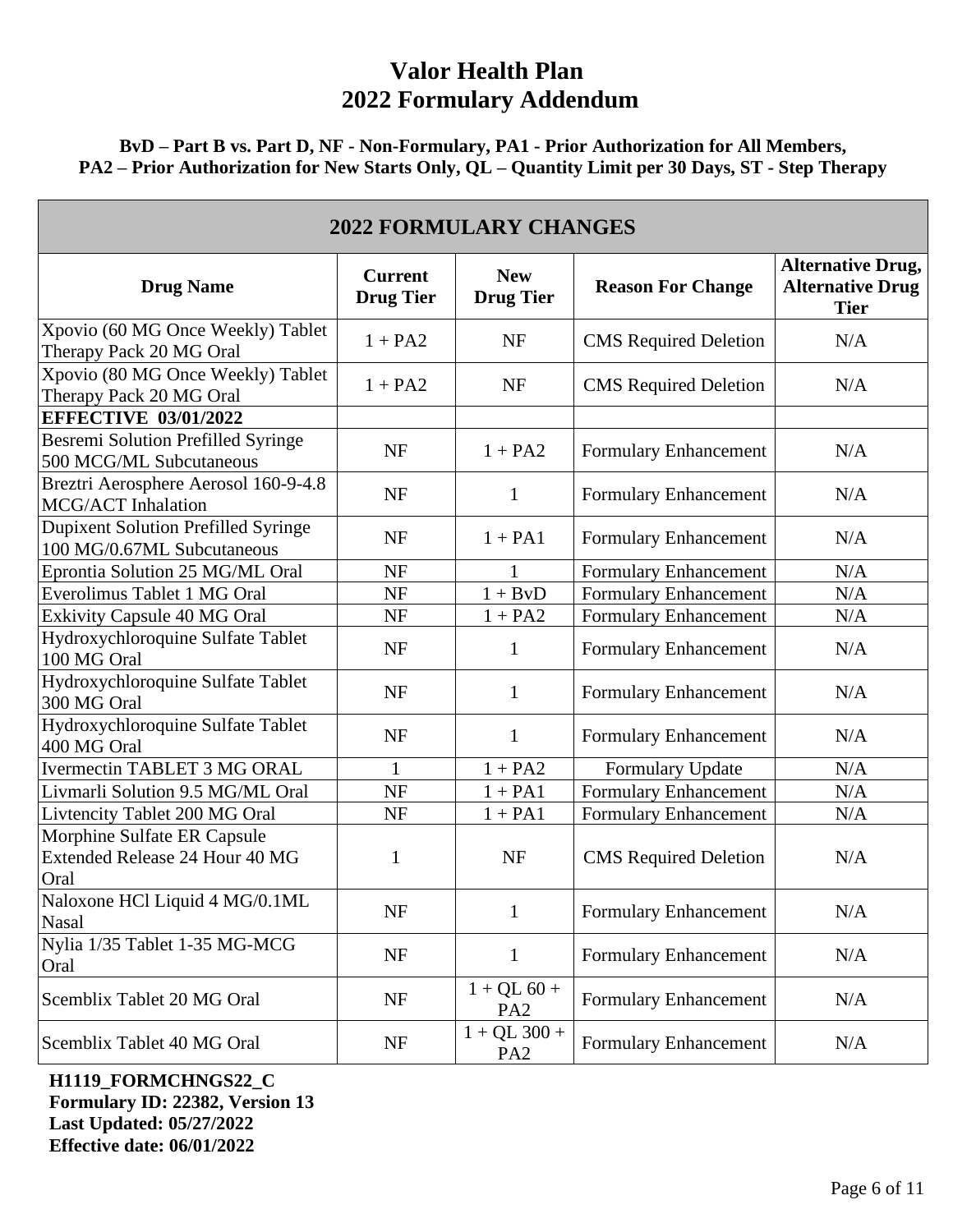**BvD – Part B vs. Part D, NF - Non-Formulary, PA1 - Prior Authorization for All Members, PA2 – Prior Authorization for New Starts Only, QL – Quantity Limit per 30 Days, ST - Step Therapy** 

| <b>2022 FORMULARY CHANGES</b>                                        |                                    |                                |                              |                                                                    |  |
|----------------------------------------------------------------------|------------------------------------|--------------------------------|------------------------------|--------------------------------------------------------------------|--|
| <b>Drug Name</b>                                                     | <b>Current</b><br><b>Drug Tier</b> | <b>New</b><br><b>Drug Tier</b> | <b>Reason For Change</b>     | <b>Alternative Drug,</b><br><b>Alternative Drug</b><br><b>Tier</b> |  |
| Ticovac Suspension Prefilled Syringe<br>2.4 MCG/0.5ML Intramuscular  | <b>NF</b>                          | $\mathbf{1}$                   | Formulary Enhancement        | N/A                                                                |  |
| Vancomycin HCl Solution<br>Reconstituted 250 MG Intravenous          | 1                                  | <b>NF</b>                      | <b>CMS</b> Required Deletion | N/A                                                                |  |
| Zarah Tablet 3-0.03 MG Oral                                          | $\mathbf{1}$                       | <b>NF</b>                      | <b>CMS</b> Required Deletion | N/A                                                                |  |
| Zortress Tablet 1 MG Oral                                            | $1 + BvD$                          | <b>NF</b>                      | <b>Formulary Update</b>      | everolimus tablet 1<br>$MG$ Oral, $1 + BvD$                        |  |
| <b>EFFECTIVE 04/01/2022</b>                                          |                                    |                                |                              |                                                                    |  |
| Accutane Capsule 10 MG Oral                                          | <b>NF</b>                          | $\mathbf{1}$                   | Formulary Enhancement        | N/A                                                                |  |
| Biktarvy Tablet 30-120-15 MG Oral                                    | <b>NF</b>                          | 1                              | <b>Formulary Enhancement</b> | N/A                                                                |  |
| <b>Brimonidine Tartrate-Timolol</b><br>Solution 0.2-0.5 % Ophthalmic | <b>NF</b>                          | $\mathbf{1}$                   | <b>Formulary Enhancement</b> | N/A                                                                |  |
| Bylvay (Pellets) Capsule Sprinkle 200<br><b>MCG</b> Oral             | <b>NF</b>                          | $1 + PA1$                      | Formulary Enhancement        | N/A                                                                |  |
| Bylvay Capsule 1200 MCG Oral                                         | <b>NF</b>                          | $1 + PA1$                      | Formulary Enhancement        | N/A                                                                |  |
| Bylvay Capsule 400 MCG Oral                                          | <b>NF</b>                          | $1 + PA1$                      | <b>Formulary Enhancement</b> | N/A                                                                |  |
| Desogestrel-Ethinyl Estradiol Tablet<br>0.15-30 MG-MCG Oral          | <b>NF</b>                          | $\mathbf{1}$                   | Formulary Enhancement        | N/A                                                                |  |
| Hepatamine Solution 8 % Intravenous                                  | $1 + BvD$                          | <b>NF</b>                      | <b>CMS</b> Required Deletion | N/A                                                                |  |
| Intron A Solution 6000000 UNIT/ML<br>Injection                       | $1 + PA2$                          | <b>NF</b>                      | <b>CMS</b> Required Deletion | N/A                                                                |  |
| Intron A Solution 10000000<br>UNIT/ML Injection                      | $1 + PA2$                          | <b>NF</b>                      | <b>CMS</b> Required Deletion | N/A                                                                |  |
| K-Tab Tablet Extended Release 8<br><b>MEQ Oral</b>                   | 1                                  | <b>NF</b>                      | <b>CMS</b> Required Deletion | N/A                                                                |  |
| MethylPREDNISolone Acetate<br>Suspension 80 MG/ML Injection          | <b>NF</b>                          | $\mathbf{1}$                   | Formulary Enhancement        | N/A                                                                |  |
| Tri-Previfem Tablet 0.18/0.215/0.25<br>MG-35 MCG Oral                | 1                                  | <b>NF</b>                      | <b>CMS</b> Required Deletion | N/A                                                                |  |
| VariZIG Solution 125 UNIT/1.2ML<br>Intramuscular                     | $1 + PA1$                          | <b>NF</b>                      | <b>CMS</b> Required Deletion | N/A                                                                |  |
| <b>EFFECTIVE 05/01/2022</b>                                          |                                    |                                |                              |                                                                    |  |
| Adapalene Gel 0.1 % External                                         | $1 + PA1$                          | <b>NF</b>                      | <b>CMS</b> Required Deletion | N/A                                                                |  |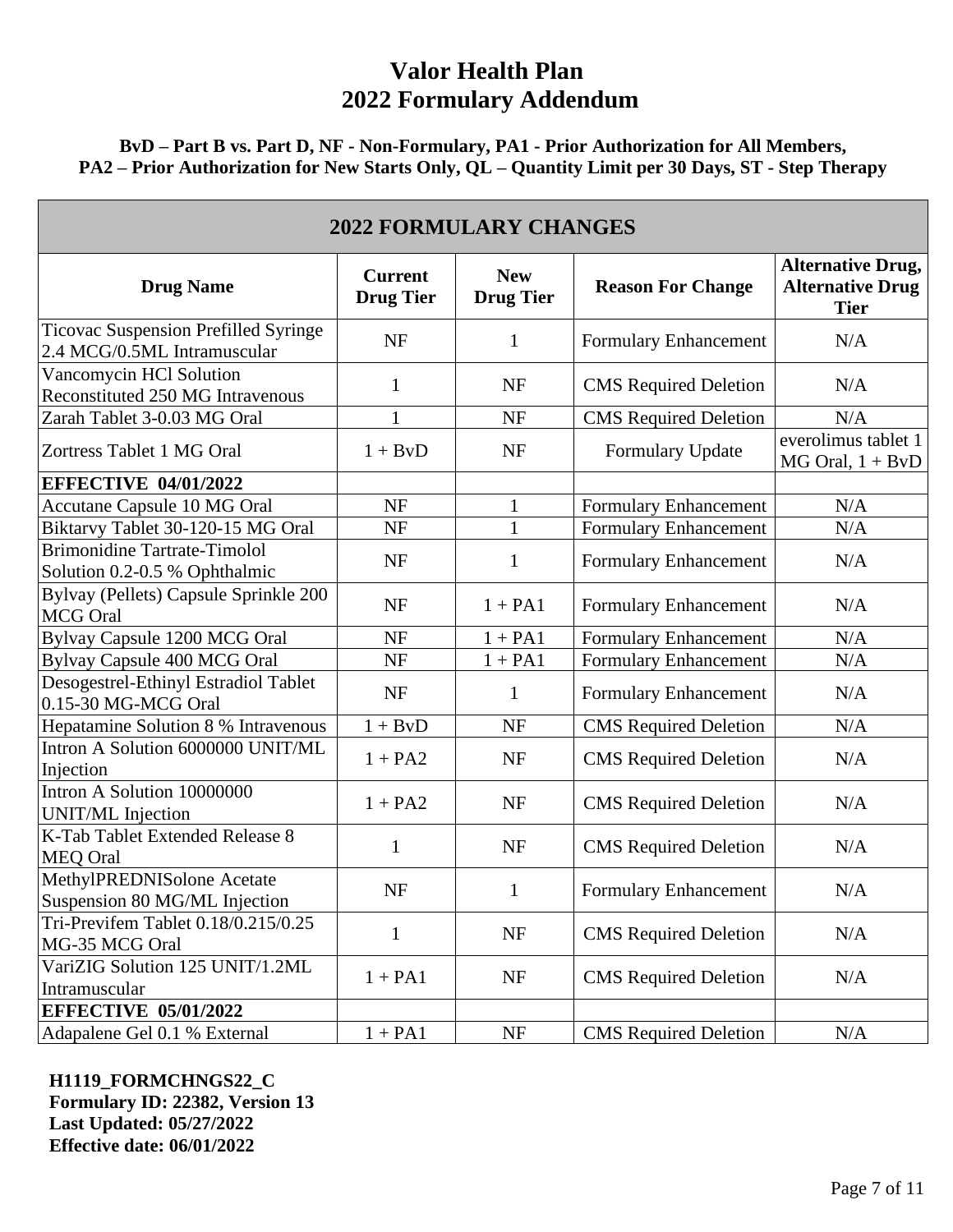**BvD – Part B vs. Part D, NF - Non-Formulary, PA1 - Prior Authorization for All Members, PA2 – Prior Authorization for New Starts Only, QL – Quantity Limit per 30 Days, ST - Step Therapy** 

| <b>2022 FORMULARY CHANGES</b>                                |                                           |                                |                              |                                                                    |  |
|--------------------------------------------------------------|-------------------------------------------|--------------------------------|------------------------------|--------------------------------------------------------------------|--|
| <b>Drug Name</b>                                             | <b>Current</b><br><b>Drug Tier</b>        | <b>New</b><br><b>Drug Tier</b> | <b>Reason For Change</b>     | <b>Alternative Drug,</b><br><b>Alternative Drug</b><br><b>Tier</b> |  |
| Aminosyn-PF Solution 7 %<br>Intravenous                      | $1 + BvD$                                 | <b>NF</b>                      | <b>CMS</b> Required Deletion | N/A                                                                |  |
| amLODIPine-Valsartan-HCTZ Tablet<br>10-160-12.5 MG Oral      | 1                                         | NF                             | <b>CMS</b> Required Deletion | N/A                                                                |  |
| amLODIPine-Valsartan-HCTZ Tablet<br>10-160-25 MG Oral        | 1                                         | NF                             | <b>CMS</b> Required Deletion | N/A                                                                |  |
| amLODIPine-Valsartan-HCTZ Tablet<br>10-320-25 MG Oral        | 1                                         | <b>NF</b>                      | <b>CMS</b> Required Deletion | N/A                                                                |  |
| amLODIPine-Valsartan-HCTZ Tablet<br>5-160-12.5 MG Oral       | 1                                         | <b>NF</b>                      | <b>CMS</b> Required Deletion | N/A                                                                |  |
| amLODIPine-Valsartan-HCTZ Tablet<br>5-160-25 MG Oral         | 1                                         | NF                             | <b>CMS</b> Required Deletion | N/A                                                                |  |
| Carbaglu Tablet 200 MG Oral                                  | $1 + PA1$                                 | <b>NF</b>                      | Formulary Update             | carglumic acid<br>tablet 200 mg oral,<br>$1 + PA1$                 |  |
| Carglumic Acid Tablet 200 MG Oral                            | <b>NF</b>                                 | $1 + PA1$                      | <b>Formulary Enhancement</b> | N/A                                                                |  |
| Cefuroxime Sodium Solution<br>Reconstituted 7.5 GM Injection | 1                                         | <b>NF</b>                      | <b>CMS</b> Required Deletion | N/A                                                                |  |
| Citalopram Hydrobromide Capsule 30<br>MG Oral                | <b>NF</b>                                 | $\mathbf{1}$                   | Formulary Enhancement        | N/A                                                                |  |
| Glycopyrrolate Solution 1 MG/5ML<br>Oral                     | <b>NF</b>                                 | $\mathbf{1}$                   | Formulary Enhancement        | N/A                                                                |  |
| Maraviroc Tablet 150 MG Oral                                 | <b>NF</b>                                 | $\mathbf{1}$                   | <b>Formulary Enhancement</b> | N/A                                                                |  |
| Maraviroc Tablet 300 MG Oral                                 | <b>NF</b>                                 | $\mathbf{1}$                   | Formulary Enhancement        | N/A                                                                |  |
| Mavyret Packet 50-20 MG Oral                                 | NF                                        | $1 + PA1$                      | <b>Formulary Enhancement</b> | N/A                                                                |  |
| Moxeza Solution 0.5 % Ophthalmic                             |                                           | <b>NF</b>                      | <b>CMS</b> Required Deletion | N/A                                                                |  |
| Ondansetron HCl Solution 4 MG/2ML<br>Injection               | $1 + QL$ 360 +<br><b>B</b> <sub>v</sub> D | $1 + BvD$                      | <b>Formulary Enhancement</b> | N/A                                                                |  |
| Ondansetron HCl Solution 4 MG/5ML<br>Oral                    | $1 + QL 450 +$<br><b>B</b> <sub>v</sub> D | $1 + BvD$                      | Formulary Enhancement        | N/A                                                                |  |
| <b>Ondansetron HCl Solution 40</b><br>MG/20ML Injection      | $1 + QL$ 360 +<br><b>B</b> <sub>v</sub> D | $1 + BvD$                      | Formulary Enhancement        | N/A                                                                |  |
| Ondansetron HCl Tablet 24 MG Oral                            | $1 + QL$ 30 +<br><b>B</b> <sub>v</sub> D  | $1 + BvD$                      | <b>Formulary Enhancement</b> | N/A                                                                |  |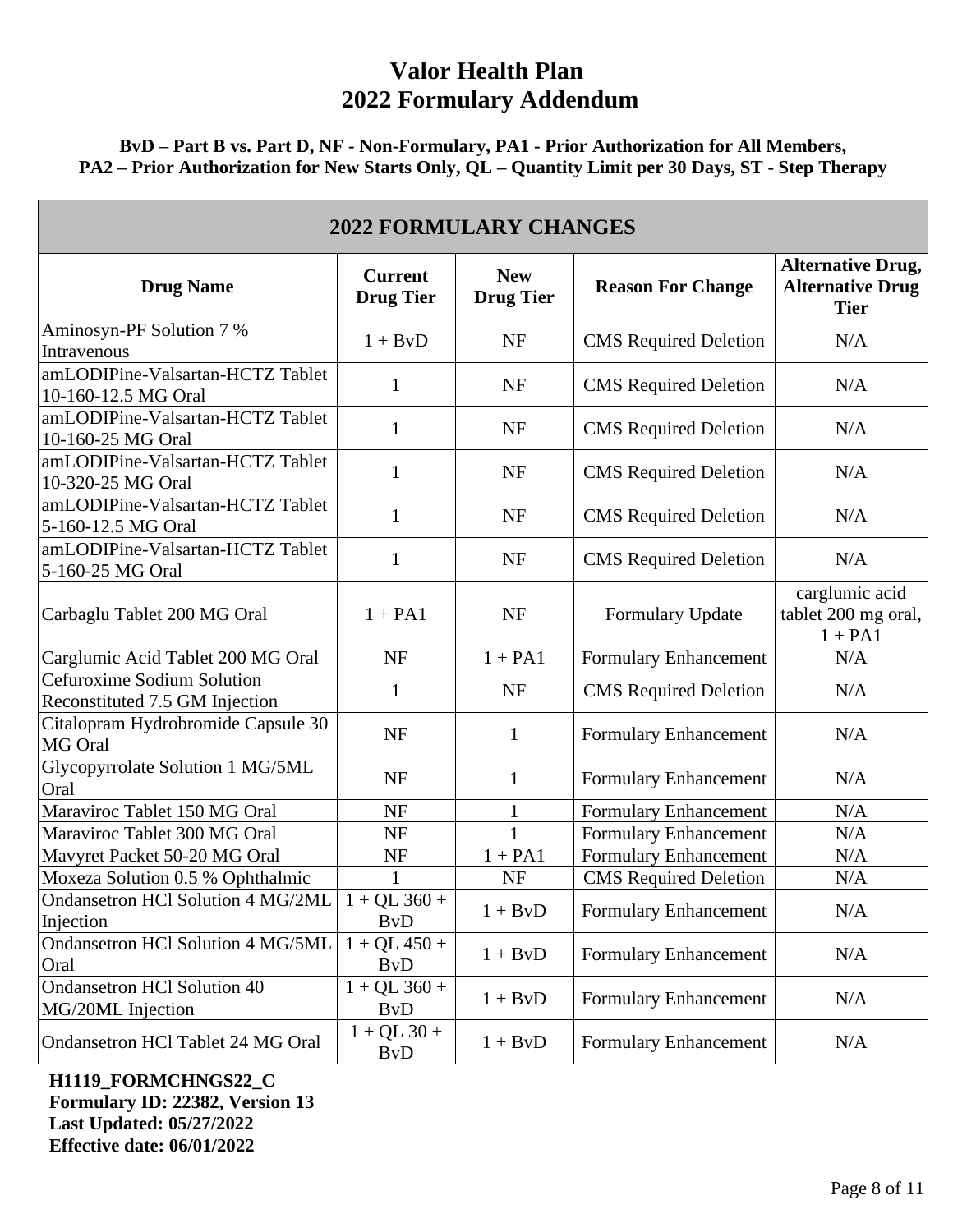**BvD – Part B vs. Part D, NF - Non-Formulary, PA1 - Prior Authorization for All Members, PA2 – Prior Authorization for New Starts Only, QL – Quantity Limit per 30 Days, ST - Step Therapy** 

| <b>2022 FORMULARY CHANGES</b>                                                      |                                          |                                |                              |                                                                    |  |
|------------------------------------------------------------------------------------|------------------------------------------|--------------------------------|------------------------------|--------------------------------------------------------------------|--|
| <b>Drug Name</b>                                                                   | <b>Current</b><br><b>Drug Tier</b>       | <b>New</b><br><b>Drug Tier</b> | <b>Reason For Change</b>     | <b>Alternative Drug,</b><br><b>Alternative Drug</b><br><b>Tier</b> |  |
| <b>Ondansetron HCl Tablet 4 MG Oral</b>                                            | $1 + QL$ 90 +<br><b>ByD</b>              | $1 + BvD$                      | <b>Formulary Enhancement</b> | N/A                                                                |  |
| <b>Ondansetron HCl Tablet 8 MG Oral</b>                                            | $1 + QL$ 90 +<br><b>BvD</b>              | $1 + BvD$                      | Formulary Enhancement        | N/A                                                                |  |
| <b>Ondansetron Tablet Dispersible 4 MG</b><br>Oral                                 | $1 + QL$ 90 +<br><b>B</b> <sub>v</sub> D | $1 + BvD$                      | Formulary Enhancement        | N/A                                                                |  |
| <b>Ondansetron Tablet Dispersible 8 MG</b><br>Oral                                 | $1 + QL$ 90 +<br><b>B</b> <sub>v</sub> D | $1 + BvD$                      | <b>Formulary Enhancement</b> | N/A                                                                |  |
| Rinvoq Tablet Extended Release 24<br>Hour 30 MG Oral                               | <b>NF</b>                                | $1 + PA2$                      | Formulary Enhancement        | N/A                                                                |  |
| Selzentry Tablet 150 MG Oral                                                       | 1                                        | NF                             | Formulary Update             | maraviroc tablet<br>150 mg oral, 1                                 |  |
| Selzentry Tablet 300 MG Oral                                                       | 1                                        | NF                             | Formulary Update             | maraviroc tablet<br>300 mg oral, 1                                 |  |
| Talzenna Capsule 0.5 MG Oral                                                       | <b>NF</b>                                | $1 + PA2$                      | <b>Formulary Enhancement</b> | N/A                                                                |  |
| Talzenna Capsule 0.75 MG Oral                                                      | NF                                       | $1 + PA2$                      | <b>Formulary Enhancement</b> | N/A                                                                |  |
| Xarelto Suspension Reconstituted 1<br>MG/ML Oral                                   | <b>NF</b>                                | 1                              | Formulary Enhancement        | N/A                                                                |  |
| <b>EFFECTIVE 06/01/2022</b>                                                        |                                          |                                |                              |                                                                    |  |
| <b>Aztreonam Solution Reconstituted 2</b><br><b>GM</b> Injection                   | <b>NF</b>                                | $\mathbf{1}$                   | Formulary Enhancement        | N/A                                                                |  |
| <b>Betaine Powder Oral</b>                                                         | <b>NF</b>                                | 1                              | <b>Formulary Enhancement</b> | N/A                                                                |  |
| <b>Cystadane Powder Oral</b>                                                       | 1                                        | NF                             | <b>Formulary Update</b>      | betaine powder<br>oral, 1                                          |  |
| Farydak Capsule 10 MG Oral                                                         | $1 + PA2$                                | <b>NF</b>                      | <b>CMS</b> Required Deletion | N/A                                                                |  |
| Farydak Capsule 15 MG Oral                                                         | $1 + PA2$                                | <b>NF</b>                      | <b>CMS</b> Required Deletion | N/A                                                                |  |
| Farydak Capsule 20 MG Oral                                                         | $1 + PA2$                                | <b>NF</b>                      | <b>CMS</b> Required Deletion | N/A                                                                |  |
| Fluoroplex Cream 1 % External                                                      |                                          | NF                             | <b>CMS</b> Required Deletion | N/A                                                                |  |
| GaviLyte-N with Flavor Pack<br><b>SOLUTION RECONSTITUTED 420</b><br><b>GM ORAL</b> | 1                                        | NF                             | <b>CMS</b> Required Deletion | N/A                                                                |  |
| Gvoke Kit Solution 1 MG/0.2ML<br>Subcutaneous                                      | NF                                       | $\mathbf{1}$                   | <b>Formulary Enhancement</b> | N/A                                                                |  |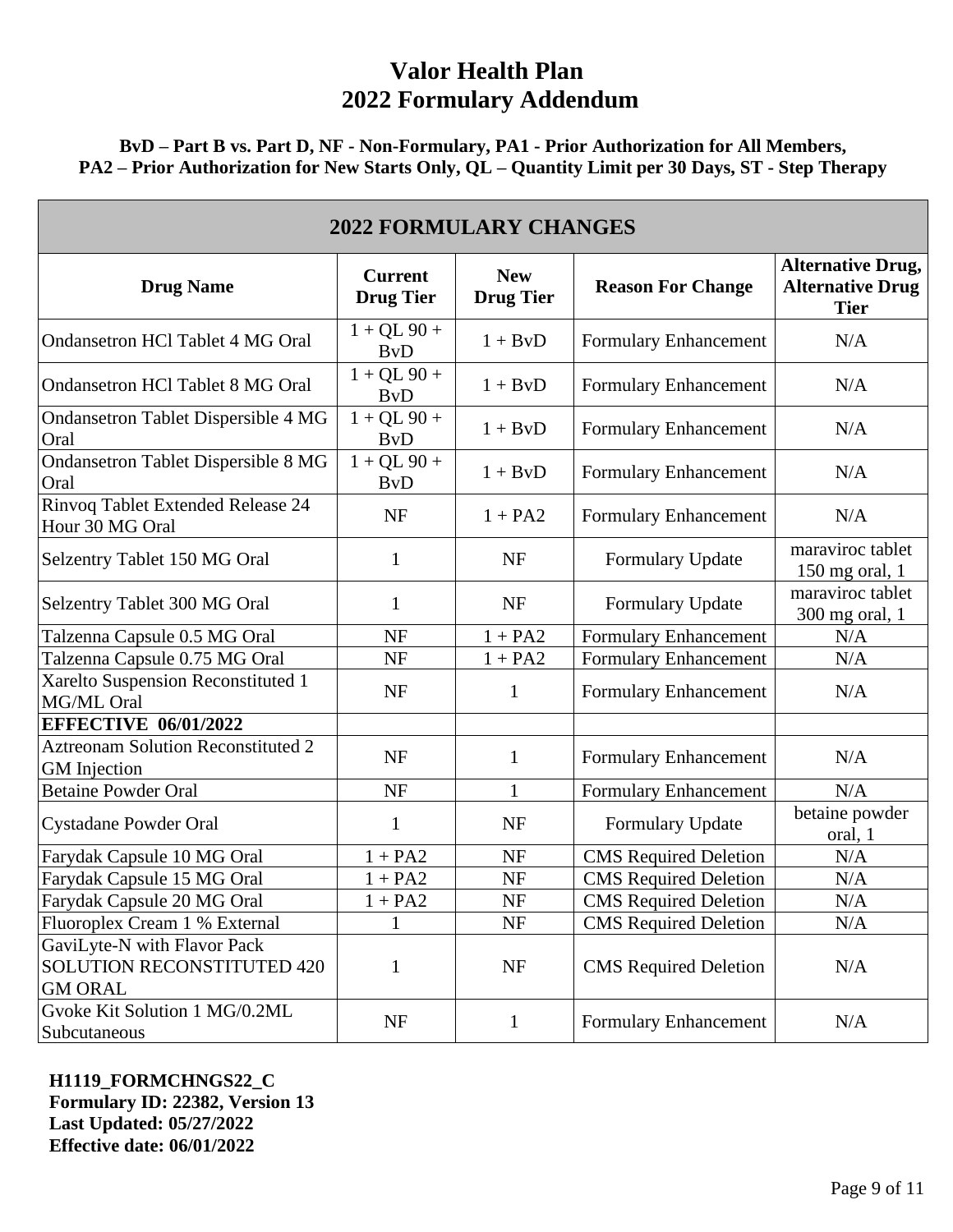#### **BvD – Part B vs. Part D, NF - Non-Formulary, PA1 - Prior Authorization for All Members, PA2 – Prior Authorization for New Starts Only, QL – Quantity Limit per 30 Days, ST - Step Therapy**

| <b>2022 FORMULARY CHANGES</b>                                                |                                    |                                |                              |                                                                    |  |
|------------------------------------------------------------------------------|------------------------------------|--------------------------------|------------------------------|--------------------------------------------------------------------|--|
| <b>Drug Name</b>                                                             | <b>Current</b><br><b>Drug Tier</b> | <b>New</b><br><b>Drug Tier</b> | <b>Reason For Change</b>     | <b>Alternative Drug,</b><br><b>Alternative Drug</b><br><b>Tier</b> |  |
| Invega Trinza Suspension Prefilled<br>Syringe 273 MG/0.88ML<br>Intramuscular | $1 + QL$<br>0.875/90               | $1 + QL$<br>0.88/90            | Formulary Enhancement        | N/A                                                                |  |
| Invega Trinza Suspension Prefilled<br>Syringe 410 MG/1.32ML<br>Intramuscular | $1 + QL$<br>1.315/90               | $1 + QL$<br>1.32/90            | Formulary Enhancement        | N/A                                                                |  |
| Invega Trinza Suspension Prefilled<br>Syringe 819 MG/2.63ML<br>Intramuscular | $1 + QL$<br>2.625/90               | $1 + QL$<br>2.63/90            | Formulary Enhancement        | N/A                                                                |  |
| Invirase Tablet 500 MG Oral                                                  |                                    | <b>NF</b>                      | <b>CMS</b> Required Deletion | N/A                                                                |  |
| Kinrix Suspension Intramuscular                                              | 1                                  | <b>NF</b>                      | <b>CMS</b> Required Deletion | N/A                                                                |  |
| Lacosamide Tablet 100 MG Oral                                                | <b>NF</b>                          | $1 + QL 60$                    | Formulary Enhancement        | N/A                                                                |  |
| Lacosamide Tablet 150 MG Oral                                                | <b>NF</b>                          | $1 + QL 60$                    | <b>Formulary Enhancement</b> | N/A                                                                |  |
| Lacosamide Tablet 200 MG Oral                                                | NF                                 | $1 + QL 60$                    | Formulary Enhancement        | N/A                                                                |  |
| Lacosamide Tablet 50 MG Oral                                                 | <b>NF</b>                          | $1 + QL 60$                    | Formulary Enhancement        | N/A                                                                |  |
| Lenalidomide Capsule 10 MG Oral                                              | NF                                 | $1 + PA2$                      | Formulary Enhancement        | N/A                                                                |  |
| Lenalidomide Capsule 15 MG Oral                                              | NF                                 | $1 + PA2$                      | Formulary Enhancement        | N/A                                                                |  |
| Lenalidomide Capsule 25 MG Oral                                              | NF                                 | $1 + PA2$                      | Formulary Enhancement        | N/A                                                                |  |
| Lenalidomide Capsule 5 MG Oral                                               | NF                                 | $1 + PA2$                      | Formulary Enhancement        | N/A                                                                |  |
| Phexxi Gel 1.8-1-0.4 % Vaginal                                               | NF                                 | 1                              | <b>Formulary Enhancement</b> | $\rm N/A$                                                          |  |
| Pyrukynd Tablet 20 MG Oral                                                   | NF                                 | $1 + QL$ 56/28<br>$+ PA1$      | Formulary Enhancement        | N/A                                                                |  |
| Pyrukynd Tablet 5 MG Oral                                                    | NF                                 | $1 + QL$ 56/28<br>$+ PA1$      | Formulary Enhancement        | N/A                                                                |  |
| Pyrukynd Tablet 50 MG Oral                                                   | NF                                 | $1 + QL$ 56/28<br>$+ PA1$      | Formulary Enhancement        | N/A                                                                |  |
| Pyrukynd Taper Pack Tablet Therapy<br>Pack 5 MG Oral                         | NF                                 | $1 + QL$ 7/7 +<br>PA1          | Formulary Enhancement        | N/A                                                                |  |
| Pyrukynd Taper Pack Tablet Therapy<br>Pack 7 x 20 MG & 7 x 5 MG Oral         | NF                                 | $1 + QL$ 14/14<br>$+ PA1$      | Formulary Enhancement        | N/A                                                                |  |
| Pyrukynd Taper Pack Tablet Therapy<br>Pack 7 x 50 MG & 7 x 20 MG Oral        | <b>NF</b>                          | $1 + QL$ 14/14<br>$+ PA1$      | Formulary Enhancement        | N/A                                                                |  |
| Quadracel Suspension Intramuscular<br>$(58 \text{ UNT/ML})$                  | NF                                 | $\mathbf{1}$                   | Formulary Enhancement        | N/A                                                                |  |